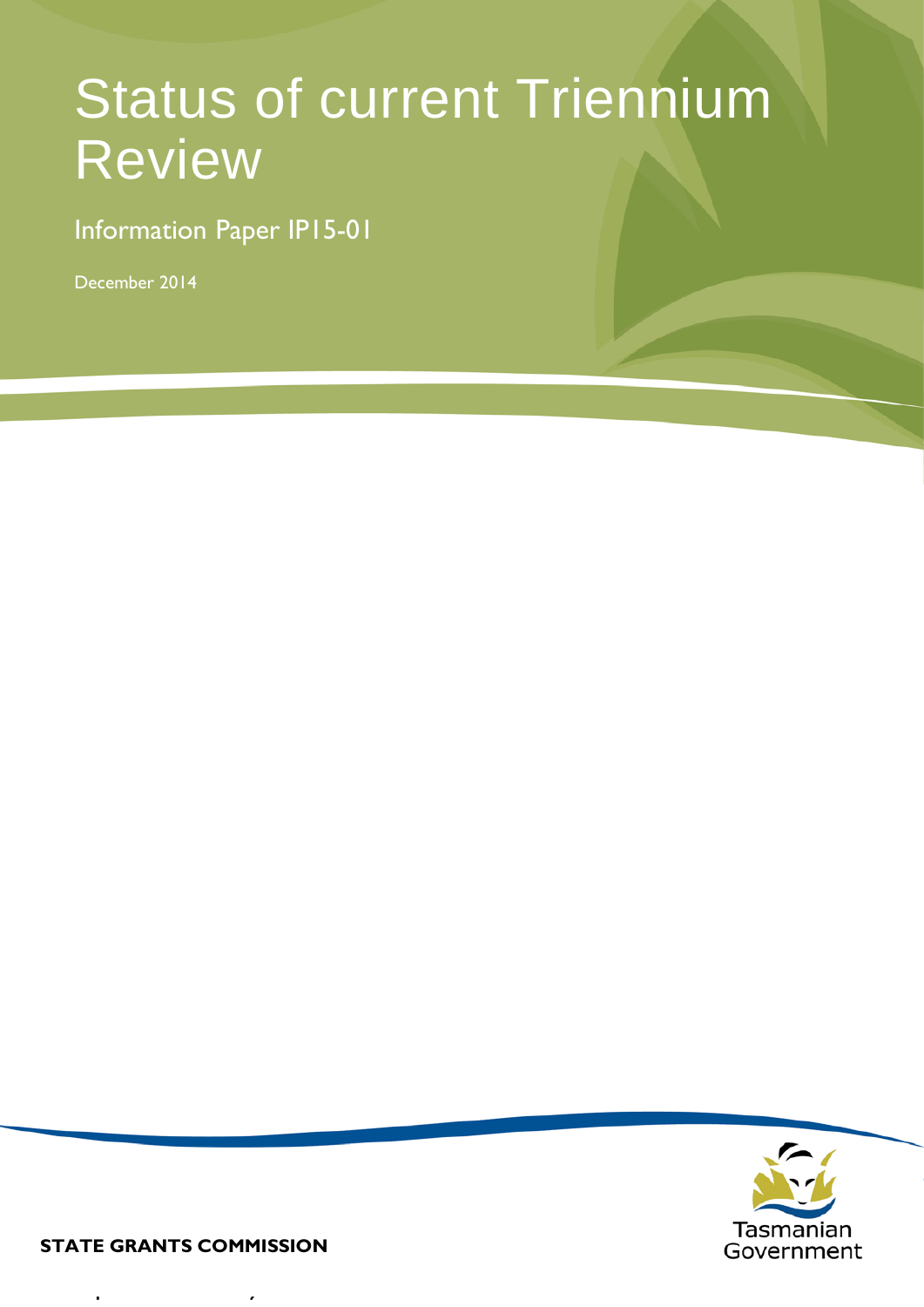### <span id="page-1-0"></span>**Contents**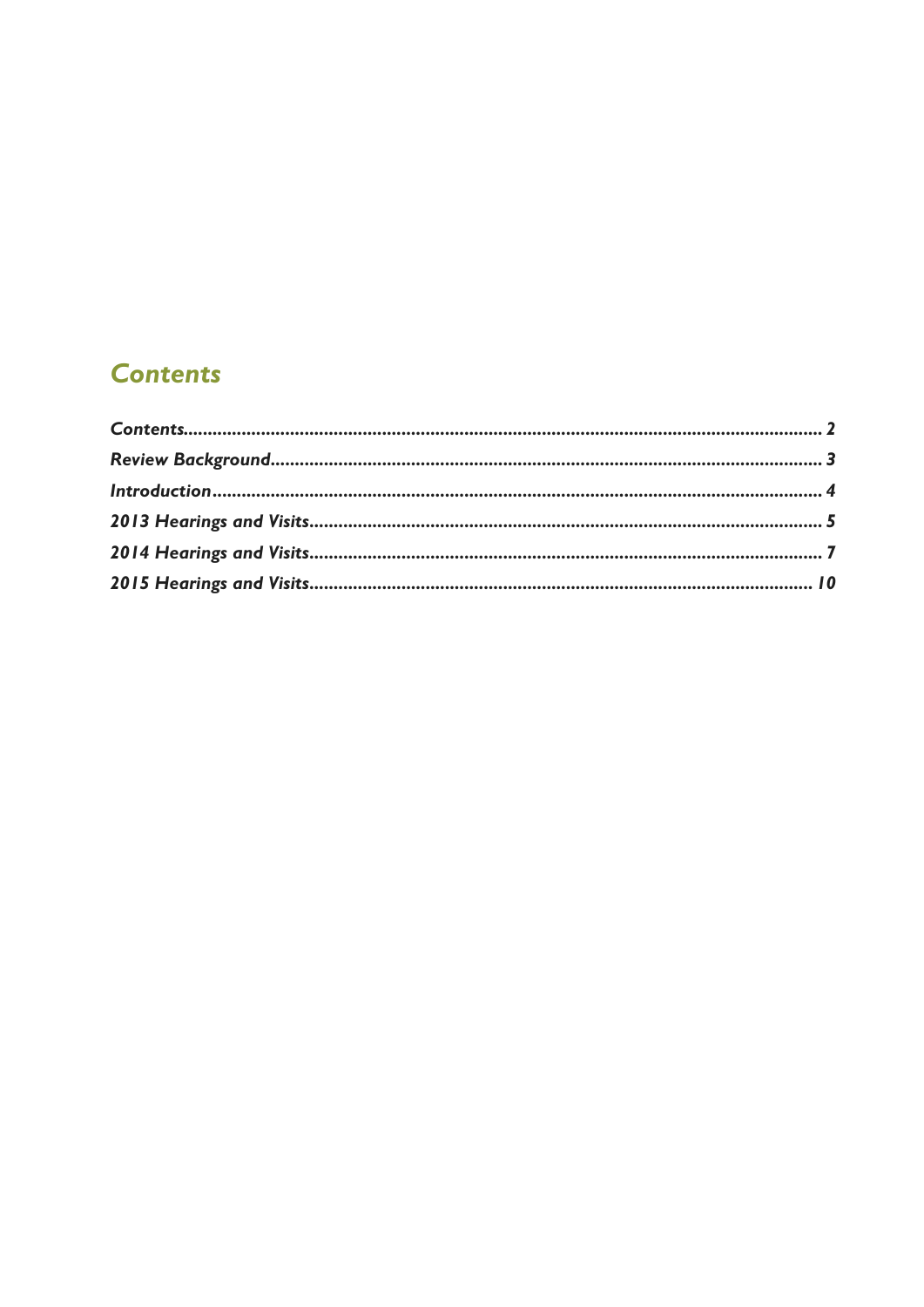### <span id="page-2-0"></span>Review Background

The State Grants Commission is an independent statutory body responsible for recommending the distribution of Australian Government and State Government funds to Tasmanian local government authorities. To ensure that the distribution of available funds is as equitable and contemporary as possible, the Commission continually monitors council practices and updates assessment methods and data where appropriate.

To provide some structure to updating the distribution methods of the Australian Government Financial Assistance Grants (FAGs), the Commission operates a triennial review policy whereby major method changes are introduced only every three years, with data updates and minor changes applied every year. This policy is designed to balance the conflict between grant stability and the desirability of updating the Commission's modelling to best reflect horizontal fiscal equalisation principles and developments in council practices.

The last major restructure of the models occurred in 2012-13 when the Commission applied changes to the Road Preservation Model. These changes related to a reduction in the number of road types considered by the Commission from four to three, a change to the method of assessing bridge maintenance costs by adopting a preservation cost approach, an improved method of estimating life cycle costs that more accurately reflects actual council engineering maintenance practices and provision for higher costs of maintenance on Bruny Island. Detailed discussion of these changes can be found in the State Grants Commission Annual Report for 2012-13.

| <b>Distribution</b> | Action                        |
|---------------------|-------------------------------|
| $2012 - 13$         | Method Changes + Data Updates |
| $2013 - 14$         | Data Updates                  |
| $2014 - 15$         | Data Updates                  |
| $2015 - 16$         | Method Changes + Data Updates |
|                     |                               |

#### Overview of Triennial Review Period (FAGs)

This paper provides councils with a summary of the matters that the Commission has considered over the current triennium, and the decisions that have been made in respect of those matters.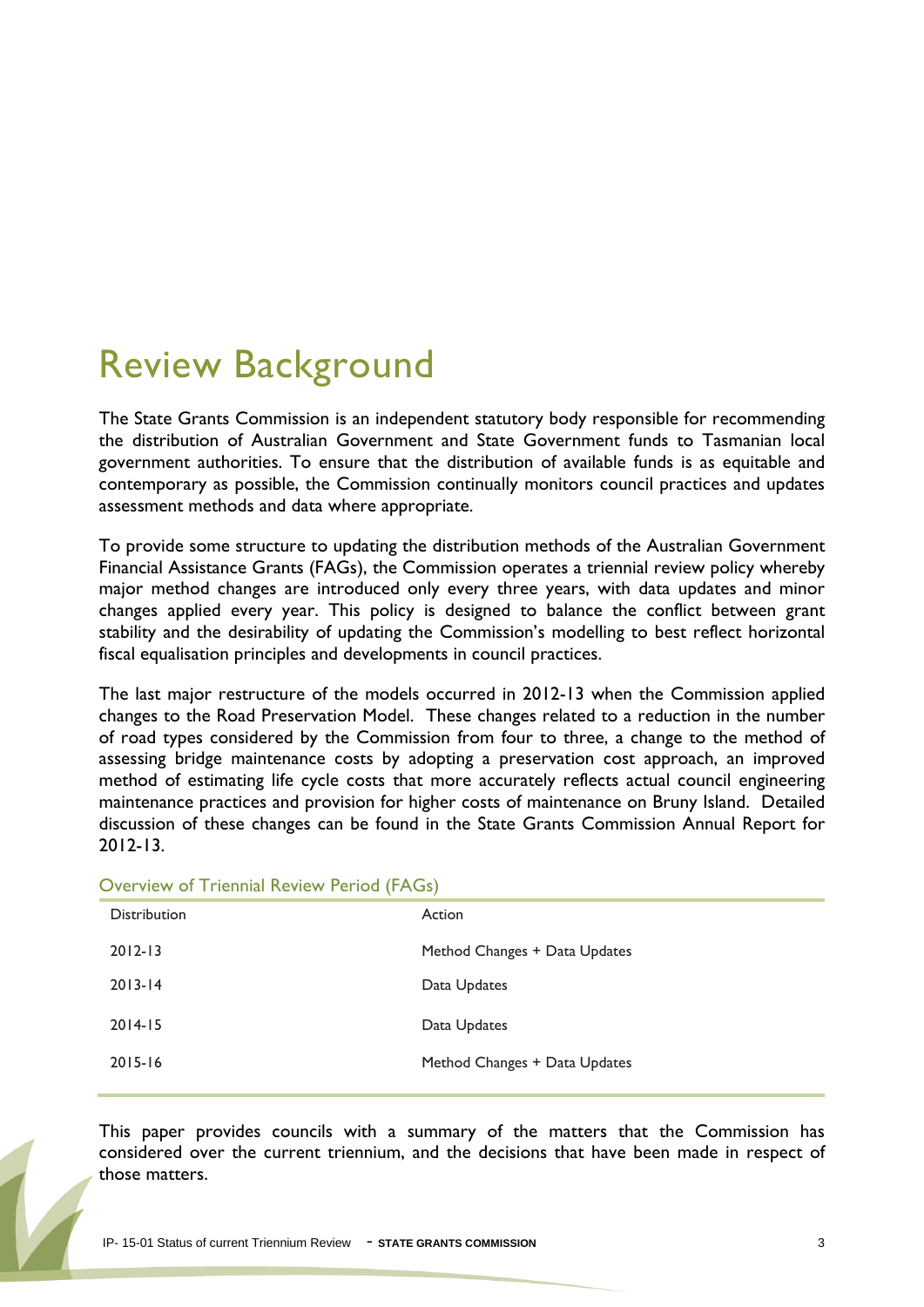### <span id="page-3-0"></span>Introduction

The Commission undertakes hearings and visits each year to discuss the issues raised in the Commission's various discussion papers.

Copies of the discussion papers that have already been considered during the current triennium (2013-2015 hearings and visits) are available from the Commission's website located under the Quick Links section of the Department of Treasury and Finance's website [www.treasury.tas.gov.au.](http://www.treasury.tas.gov.au/)

Over the past two years the Commission has met and received a significant number of submissions from most Tasmanian councils. The Commission appreciates the effort councils make, and the views councils contribute, at the hearings and visits and regard these as important inputs into its deliberations. The Commission particularly values face-to-face interaction with councils. Hearings and visits provide insights into relevant issues not discernible from the review of quantitative data alone. The Commission encourages all councils to participate and contribute to discussions.

While detailed discussions of the results of the Commission's hearings and visits can be found in the Commission's Annual Reports, this paper aims to provide a summary of the status of matters reviewed during the current triennium's hearings and visits held over March-April 2013 and March-April 2014. The 2013-14 and 2014-15 distributions were 'between years' such that only data updates were applied.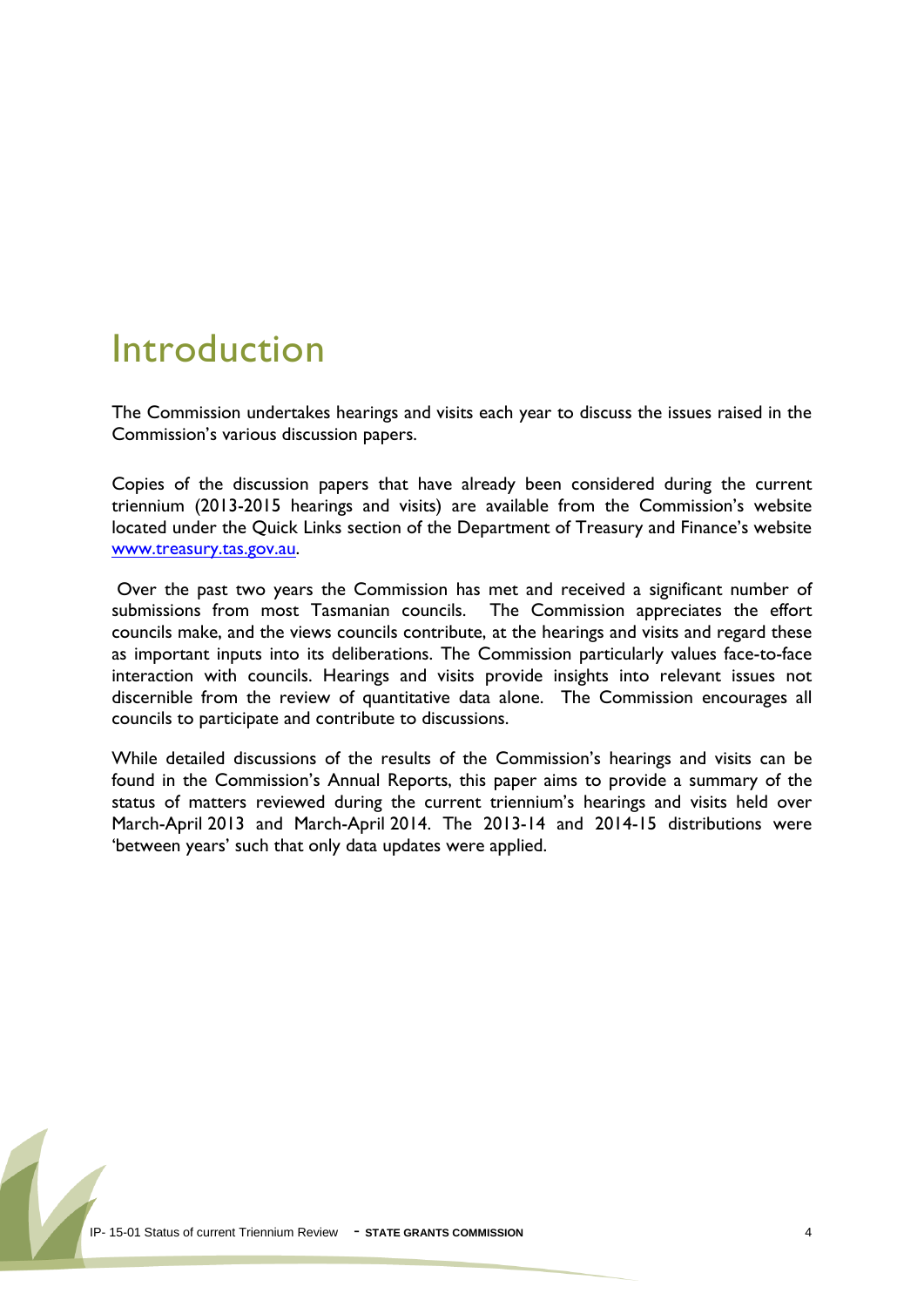### <span id="page-4-0"></span>2013 Hearings and Visits

#### **2013 Discussion Papers**

The Commission circulated discussion papers and reports to councils on the following issues during January 2013:

- Discussion Paper DP13-01 Issues identified by councils
- Discussion Paper DP13-02 Review of Cost Adjustors in the Base Grant Model

#### **DP13-01 Issues identified by councils**

*Climate change*

The Commission decided not to take any action for the present but will maintain a watching brief.

*Service diversity*

The Commission decided to take no further action in relation to service diversity.

*Severe economic impact*

The Commission agreed to consider events that may be considered "severe economic impact" on a case by case basis.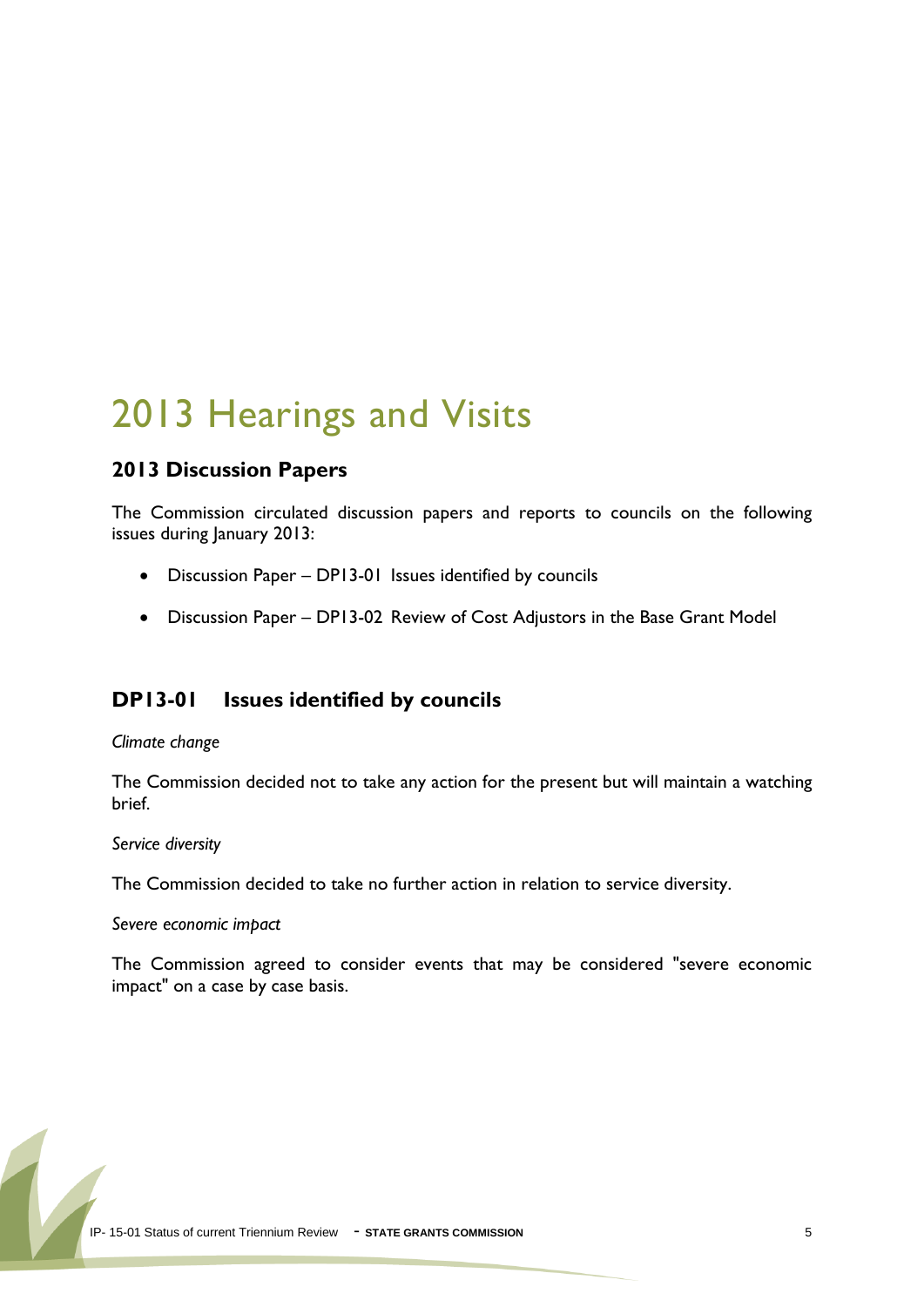#### *Base Grant Issues* **DP13-02 Review of Cost Adjustors in the Base Grant Model**

The Commission resolved the following:

- To disclose the existing range factor adjustments for all cost adjustors in the Annual Report;
- that no change in Commission methodology would be undertaken following the review of the Dispersion, Isolation, Worker Influx and Unemployment cost adjustors;
- in relation to the absentee population cost adjustor:
	- o to endorse the existing approach of +33.8 per cent range factor adjustment in respect of the 2013-14 assessments,
	- o to endorse an in principle reduction in the range factor in 12 months (2015-16 assessment), subject to discussion with councils.

The Commission requested the absentee population cost adjustor be the subject of consultation with councils via a Discussion paper for the 2014 Hearings and Visits.

#### *Other Issues raised by councils*

#### *Road Grant Issues*

Some councils expressed a desire for the Commission to consider council retaining wall assets and road aspects in its Roads Preservation Model (RPM) rather than just the gradient of the roads. The Commission had concerns that the assumed practices as included in its road methodology did not necessarily reflect council practices on the ground.

The Commission is seeking further comment from councils.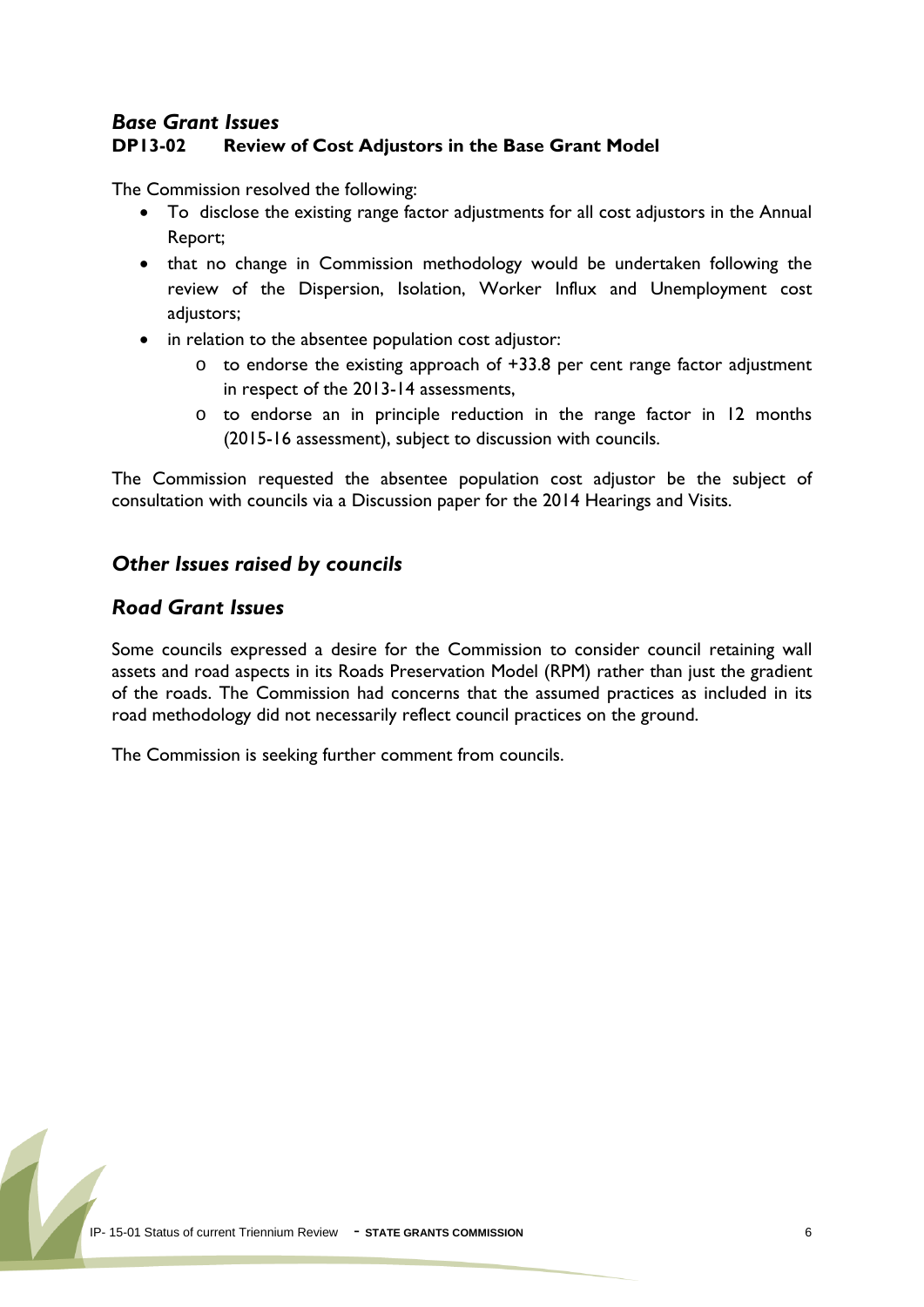## <span id="page-6-0"></span>2014 Hearings and Visits

#### **2014 Discussion Papers**

The Commission circulated four discussion papers and reports to councils on the following issues in February 2014:

- Discussion Paper DP14-01 Review of Cost Adjustors in the Base Grant Model
- Discussion Paper DP14-02 Review of Water and Sewerage Sector Returns
- Discussion Paper DP14-03 Tasmanian Freight Survey
- Discussion Paper DP14-04 Review of Commission Processes

#### *Base Grant Issues*

#### *DP14-01 – Review of Cost Adjustors in the Base Grant Model*

#### *Scale (Administration)*

The Commission has decided to retain the cost adjustor in its current form providing a maximum redistribution of +200 per cent for Flinders Island Council. Consistent with the Commission's general principle that updates or revisions to cost adjustors operate with effect from the commencement of the new triennial period, the Commission has decided to adopt the updated regression results, with its initial application being in respect to the 2015-16 base grant allocations.

*Scale (Other)*

As no evidence was presented that indicated the cost adjustor is too generous, the Commission has decided to retain the cost adjustor, adopt the revised regression formula with effect from 2015-16, continue to apply the cost adjustor to the existing expenditure categories and retain the Scale (Other) Cost Adjustor upper limit of range at +50 per cent for Flinders Island Council as the most affected council.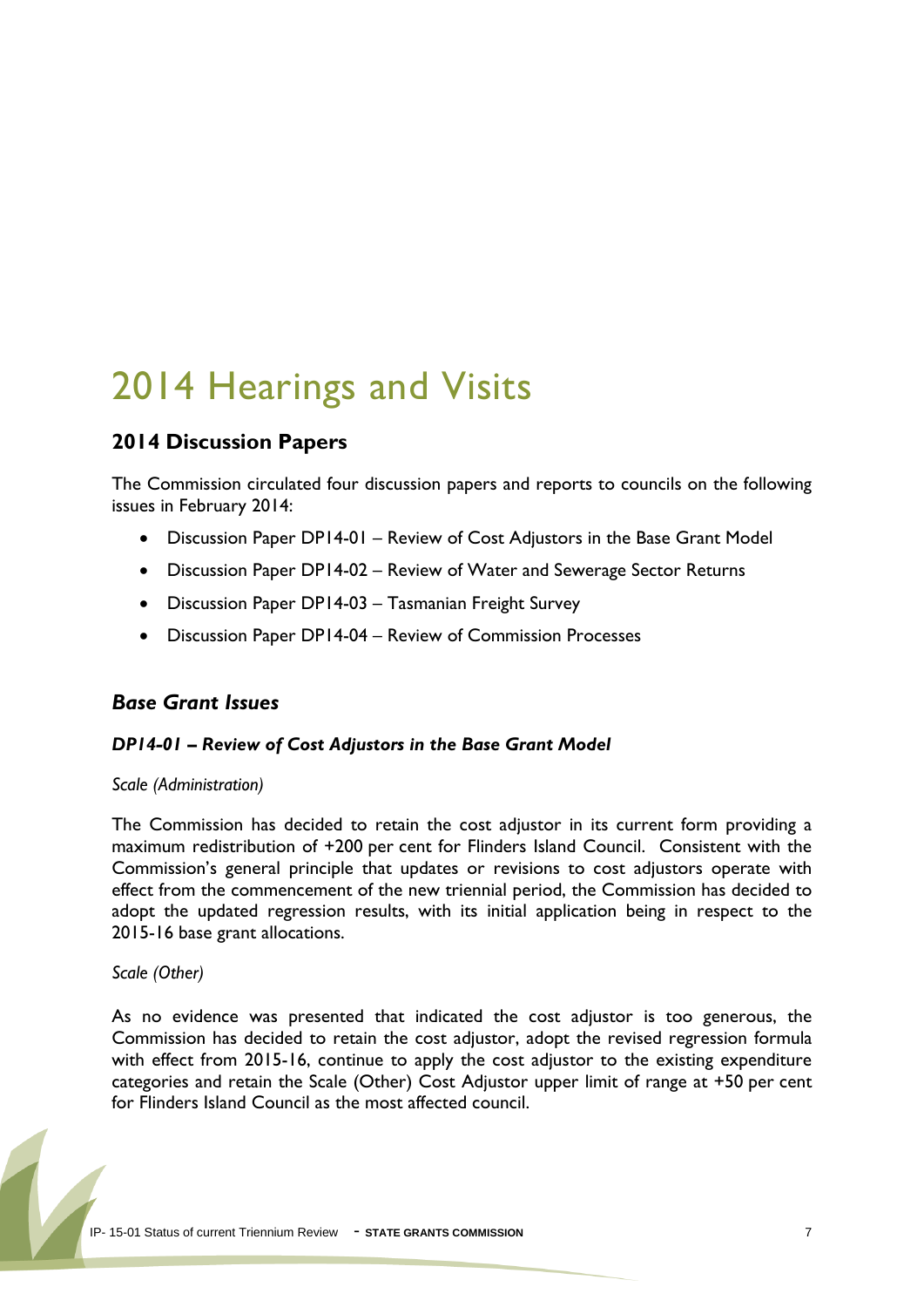#### *Population Decline*

The Commission was not persuaded that the reintroduction of the cost adjustor to recognise population growth was warranted. The Commission has decided that the Population Decline Cost Adjustor should continue to remain at the 5 year average for this triennial period and will modify the cost adjustor to adopt the 3 year average of population movements from 2015-16 grant recommendations onwards.

#### *Tourism*

The Commission decided to:

- continue to apply the Tourism Cost Adjustor using the same daytripper information the Commission has applied for the past two grant recommendations and retain the existing weightings between daytripper and bed capacity data, for the duration of the current triennium;
- investigate other options for sourcing suitable daytripper information; and
- if no alternative data source is identified, reassess the ongoing application of the Tourism Cost Adjustor.

#### *Climate*

The Commission decided that the use of a long term average for rainfall was the most appropriate measure for the current cost adjustor, which is really a "rainfall" cost adjustor. The Commission concluded rain intensity relates more to the wider question of climate. The Commission has decided that the Climate Cost Adjustor should continue as it is currently applied and that its scope not be extended. The Commission decided to review climate again at the commencement of the next triennium.

#### *Absentee Population*

In the absence of a compelling case for any change, the Commission has decided to not vary the range factor used for the Absentee Population Cost Adjustor for the new triennial period.

#### *DP14-02 – Review of Water and Sewerage Sector Returns*

The Commission decided to implement full backcasting for three years of water and sewerage returns received from TasWater or the former regional water corporations to align with the equity proportions that now apply to such distributions.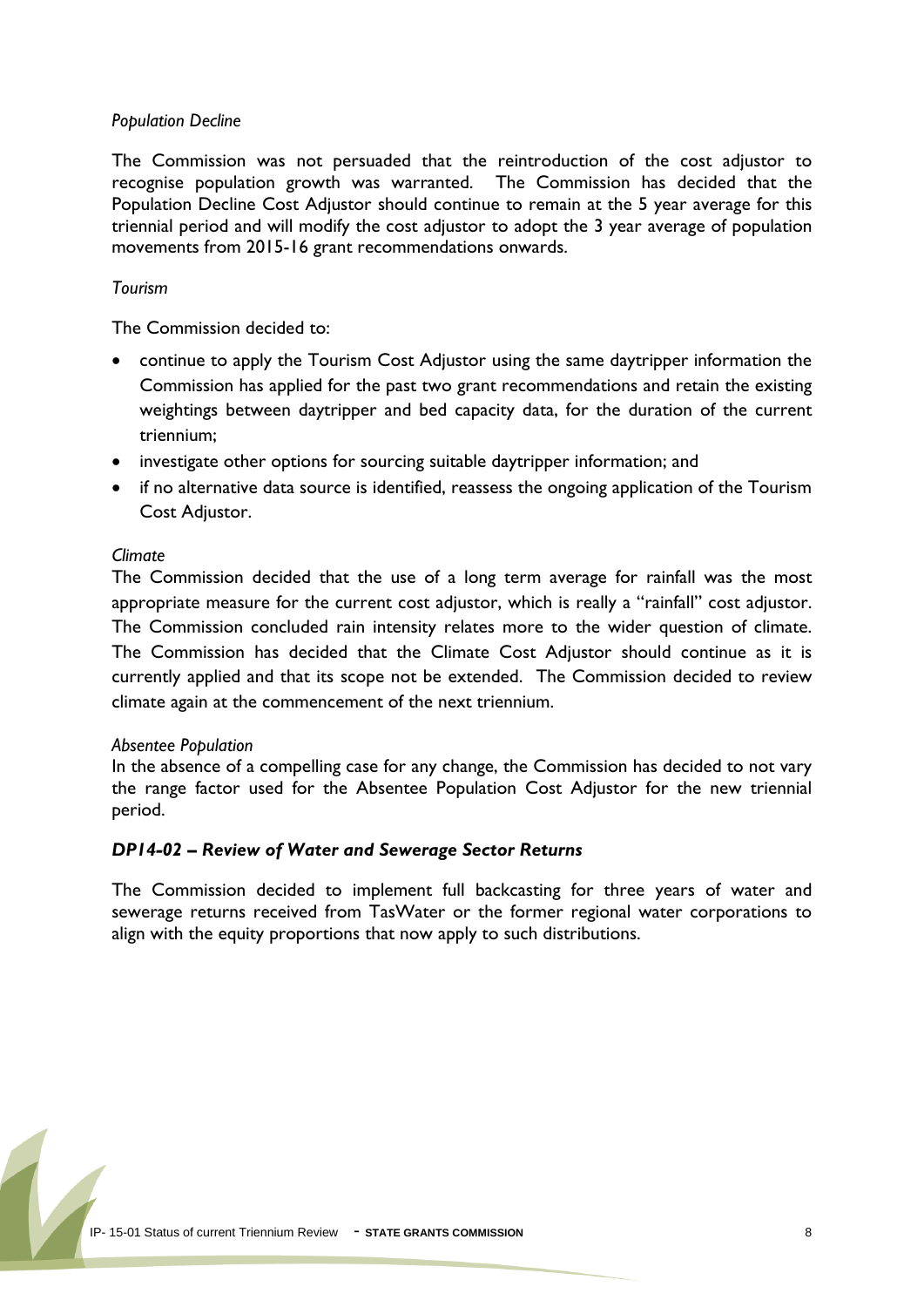#### *Road Grant Issues DP14-03* – *Tasmanian Freight Survey*

As the Tasmanian Freight Survey is considered by the Commission as a data update, a decision was taken to adopt the 2011-12 Tasmanian Freight Survey results for the 2014-15 Road Grant deliberations. Furthermore the Commission decided to adopt a definition of urban using bounded localities of populations > 200 for classifying the freight task results.

#### *Commission Processes*

#### *DP14-04 – Review of Commission Processes*

The Commission undertook to incorporate the following changes into its processes:

- discussion papers be provided to councils earlier for consideration as part of the hearings and visits process, ideally prior to the end of the calendar year;
- training forums for all councils be conducted each four years (preferably in conjunction with LGAT);
- regional forums be held every two or three years (specifically in the first year of a new triennial period); and
- feedback on council submissions and Commission decisions be provided to councils.

#### *Other Issues raised by councils*

In addition to the discussion paper topics, councils were invited to raise other issues with the Commission. A number of councils raised the topic of recognition of special roads not adequately catered for by the current roads methodology. In response to council concerns, the Commission will prepare a Special Roads Discussion Paper for the 2015 Hearings and Visits.

Of the numerous issues raised by councils, many were not matters requiring further consideration by the Commission as they did not reflect inherent advantage or disadvantage but rather policy choice or council response to given circumstances. However there were a number of issues raise by councils requiring follow up by the Commission.

| $\bullet$ | of itinerants<br>and<br>temporary<br><i><b>Issue</b></i><br>workers     | - The Commission proposes to revisit<br>its cost adjustors to ensure they are<br>for<br>contemporary<br>adequate<br>circumstances. |
|-----------|-------------------------------------------------------------------------|------------------------------------------------------------------------------------------------------------------------------------|
| $\bullet$ | Obstacles/impediments<br>voluntary<br>to<br>amalgamations               | - The Commission has provided advice<br>Treasurer/Minister<br>for<br>the<br>to<br>Planning and Local Government on<br>this matter. |
| $\bullet$ | Recent changes in facilities impacting on<br>regional responsibilities. | - The Commission proposes to revisit<br>the regional responsibility factor for<br>all councils in the next triennium.              |